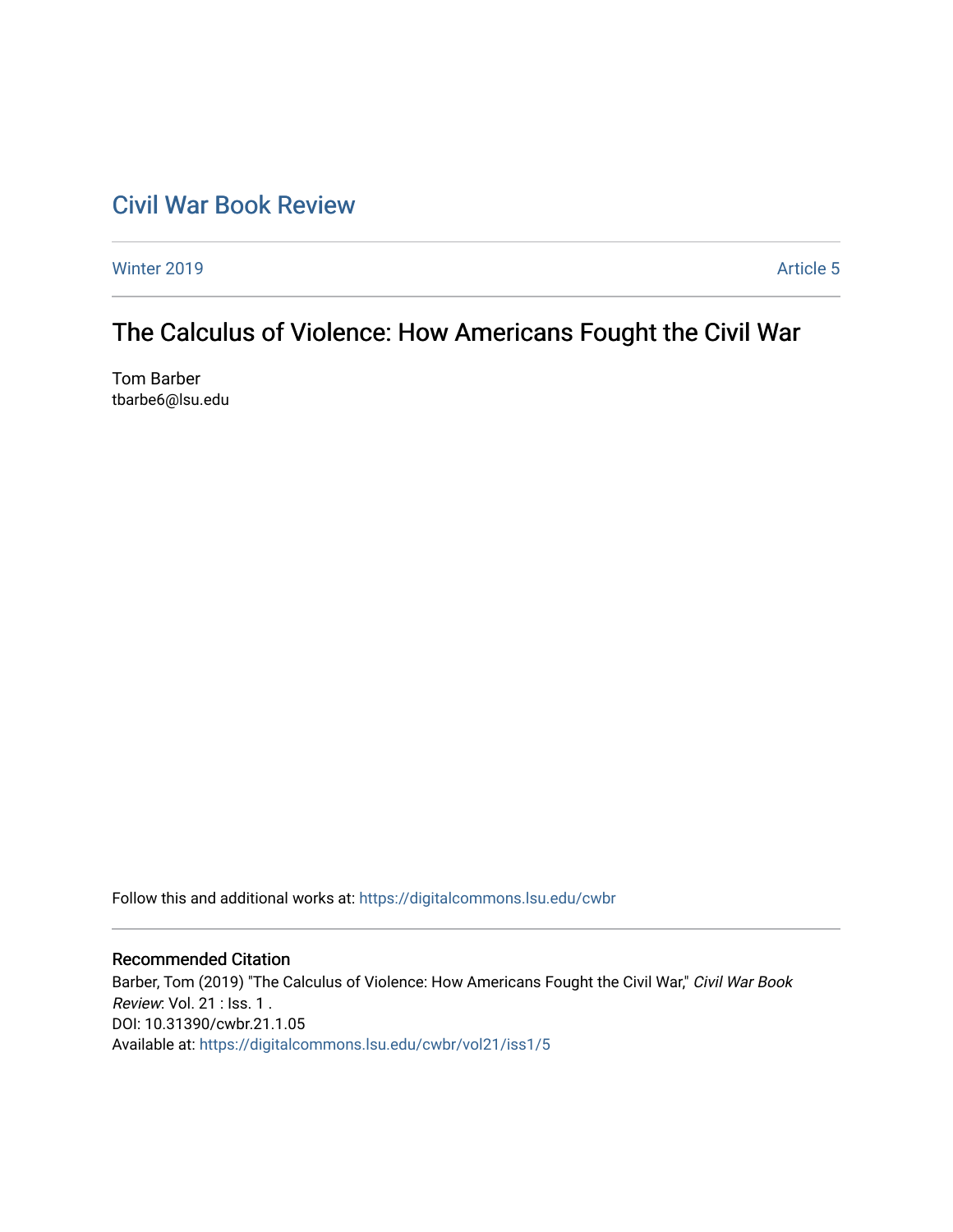## **Interview**

# **The Calculus of Violence: How Americans Fought the Civil War Sheehan-Dean, Aaron**

### **Winter 2019**

**Sheehan-Dean, Aaron.** *The Calculus of Violence: How Americans Fought the Civil War*. Harvard University Press, \$35.00 ISBN 978067498422

Interview by: Tom Barber

Civil War Book Review (CWBR): Today the *Civil War Book Review* is pleased to speak with Aaron Sheehan-Dean professor of history at Louisiana State University and the author of *Why Confederates Fought: Family and Nation in Civil War Virginia*. Today we are here to talk with him about his new book, *The Calculus of Violence: How Americans Fought the Civil War*. Professor Sheehan-Dean, thank you for joining us today.

Aaron Sheehan-Dean (ASD): Thanks for having me.

CWBR: You begin the book by citing the Civil War's staggering death toll, some 750,000 people, but then point out that fatalities could have been much higher. What brought you to consider such a question, and how did it lead you to considering violence as an important framework for understanding the war itself?

ASD: So, I was originally commissioned to write an essay for a volume that was going to be an edited collection of comparative essays on civil wars and it was mostly 20th century civil wars. The Russian, Greek, Finnish, and a couple like that, and then the 19th century—I was going to be the 19th century counterweight to all that. And I thought "Oh that should be manageable." And I'll dedicate a year, and I'll write a meaty essay on that. And then I reached 20,000 words and I thought that's not an essay anymore—that's like two chapters. And so, I was surprised in reading the literature on violence that both the question of what are the actual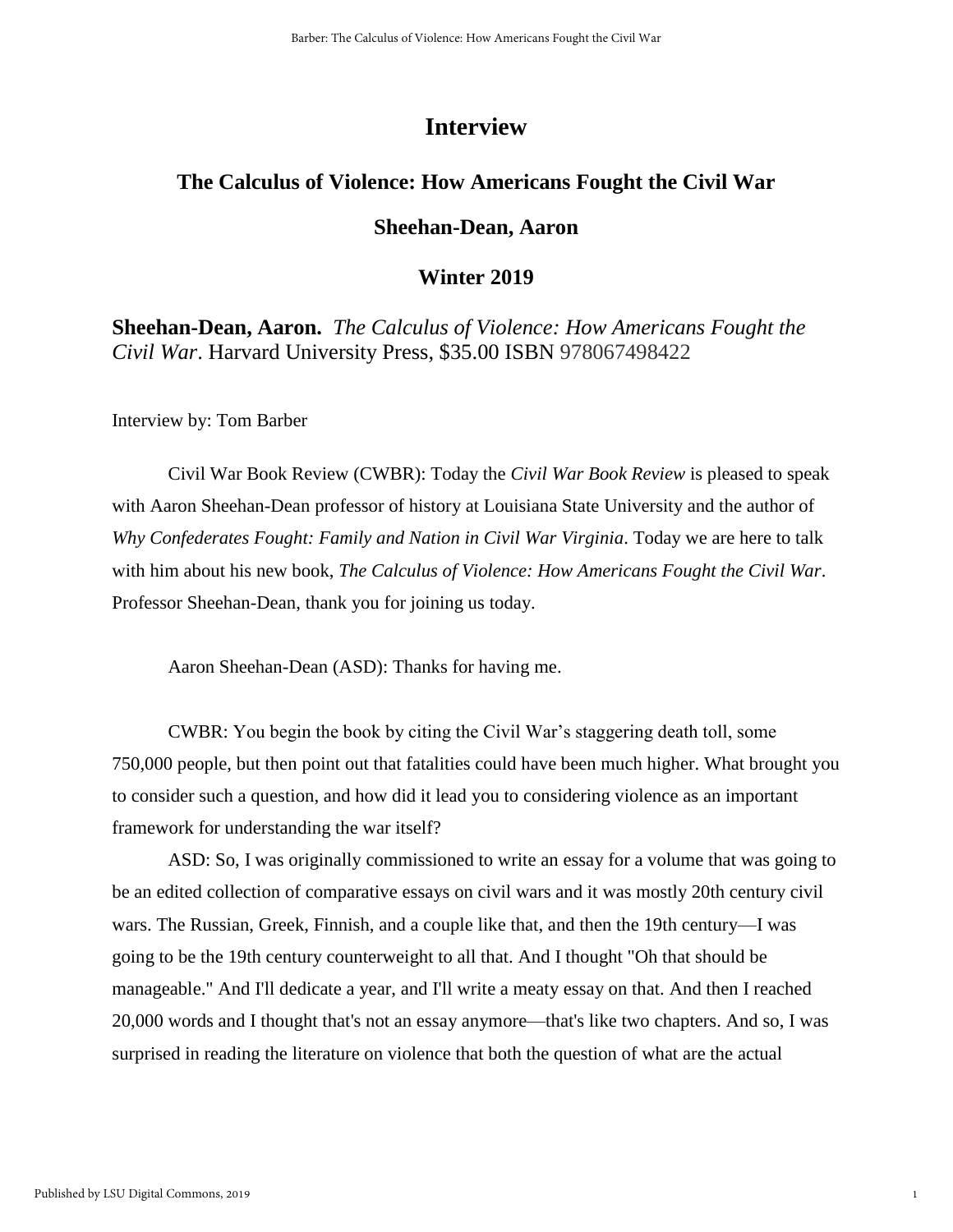numbers and then more importantly the analytical frameworks that we would use to help us understand that, those aren't very flesh out.

Sort of weirdly, if you look two of the most important books on Southern intellectual history: Genovese's *The Mind of the Master Class* and Michael O'Brien's *Conjectures of Order* neither of those books even have violence in the index. It's somehow not a term that is part of their thinking about the southern world and its integral, as we know, to slavery. So, I thought there is a sort of open question about the kind of nature of violence. Who it's practiced against, particularly with regard to non-combatants? I initially started to answer the "How many?" question. And that, after years proved fruitless, and so I decided to try to focus on the question of both the nature of who could be subjected to lethal violence, and in doing so realized that there are some very important turning points where either violence diminished, or violence escalated. And the escalations, and the duration, are what get us 620 or 750,000, the now accepted number, but I think that the moments when violence was cut-off could have in fact mushroomed and you would have seen much higher totals.

CWBR: What kinds of violence did Americans sanction before the war broke out in 1861? And how had these boundaries been blurred by the sectional crisis?

ASD: So both sides seemed to have anticipated—in as much as people were thinking about a war—once it begins they expect that their side and their enemy are going to follow the rules of war, as they are understood in the mid-nineteenth century, which is a unique interval—at least in the Western tradition of warfare in which violence can only be directed against noncombatants and civilians are outside that scope, so no violence—no lethal violence should be directed their way, you should take prisoners, injured soldiers on the battlefield can be captured but need to be treated and then either released or put into a prison system, so very high walls in terms of containing the violence to just those people who are soldiers under uniform and really in a position of regular warfare fighting on battlefields with commanders and all the rest.

But as you note, and that's a good point, about the way in which the sectional dynamic starts to change American's understandings of what's appropriate violence. What we know from histories like Stan Harrold's study, about a couple of years on the border, and also from earlier studies on mobbing, almost all of the lethal violence, not murder which is interpersonal violence, but almost all of the social violence, or public violence of the antebellum period, is around slavery. And this is both obviously slaveholders using violence against enslaved people, but also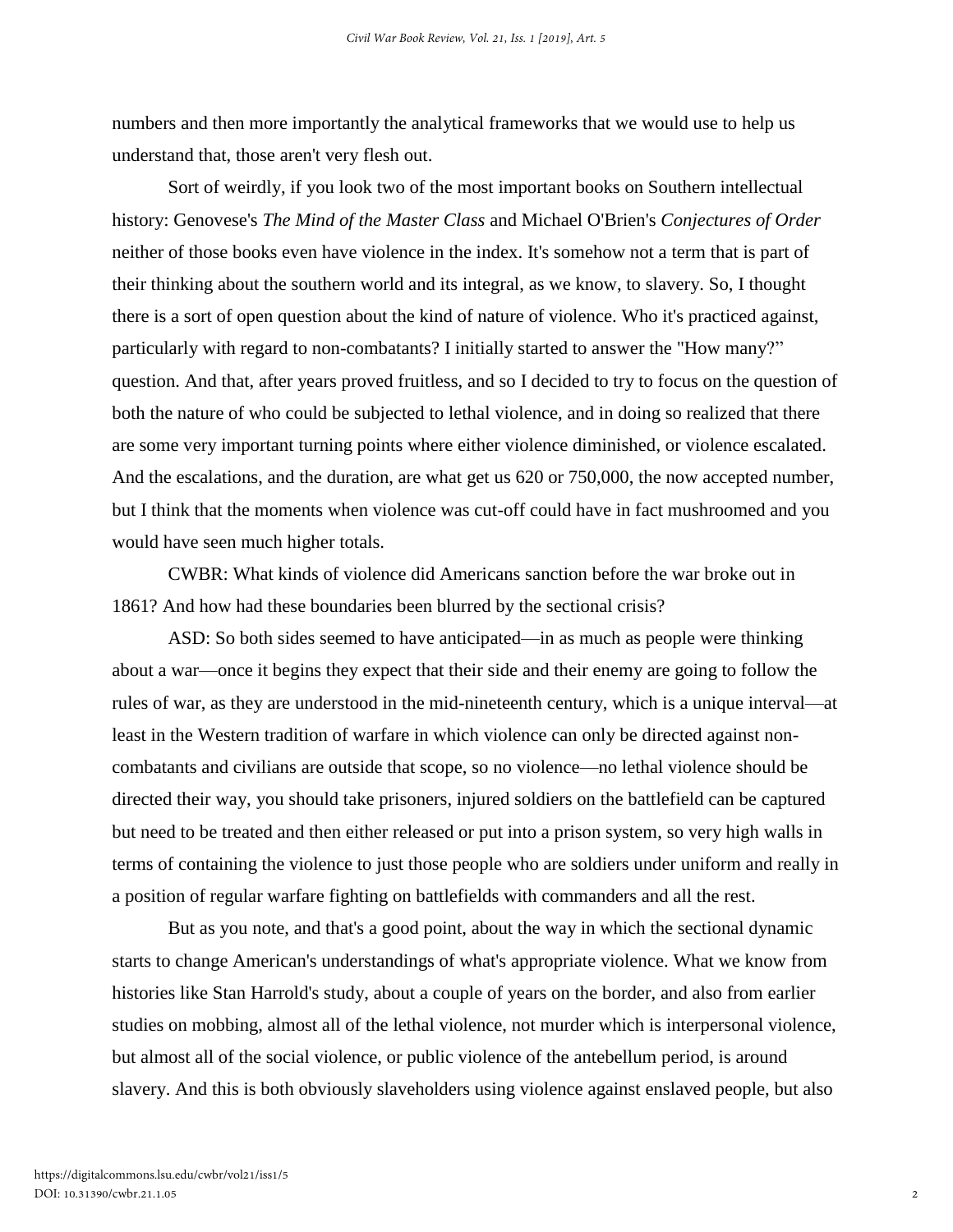disputes between abolitionists and non-abolitionists that generate violence and you can see this actually in new books that have just come out in the last year on the fugitive slave, the experience of fugitive slaves and on the pressure northern places put to not be a part of that system. The most famous violent incident is the Christiana Riots in Pennsylvania, which involved the death of several people, but what we now know is that there are actually dozens if not hundreds of these kinds of events.

So, my sense is that antebellum Americans knew that slavery is a catalyzing agent that is unique in the way in which it draws people into stronger and stronger conflict that can escalate to the point of death. But not withstanding that, certainly most white northerners at the start of the war don't think emancipation is something that is on the table and certainly white southerners hope it's not, and so they both still expect that the war will be fought according to regular rules. But I have to imagine, and I don't really say this in the book, but that sort of lingering in the background of their minds might be an understanding that in our regular civic life violence has engendered lethal conflict: what happens in the context of a war when lethal violence is widely sanctioned?

CWBR: Occupation begins to muddy violence on both sides and so do claims of Confederate statehood. How do these things begin to spiral out of control and force policy makers on both sides to reconsider war in general—or this particular conflict?

ASD: I would start with claims to Confederate statehood because at the center of just war—and that's according to just war doctrine as it evolved over the years from Saint Augustine forward—is the idea that only states can make war. And so, fundamental to this is Lincoln's denial at the start of the conflict that the Confederacy is not a nation. And Lincoln you can picture throughout the conflict using air quotes "the so-called Confederate states." He uses that language perpetually. The people who claimed to Confederates there's lots of awkward euphemisms. And initially, it seems that the Union is unwilling to recognize soldiers of the Confederacy as regular prisoners of war, and this comes to a head in the summer of 1861 with three ships operating under letters of marque. These are authorizations effectively from the Confederate government for private ships to go out and commit war on their behalf. They're captured; they're taken to New York and Philadelphia respectively. And in both places, those men are put into regular, civil courtrooms to be tried for treason effectively, and the crime of treason is punishable by death, so it's quite a serious issue. And the Lincoln administration is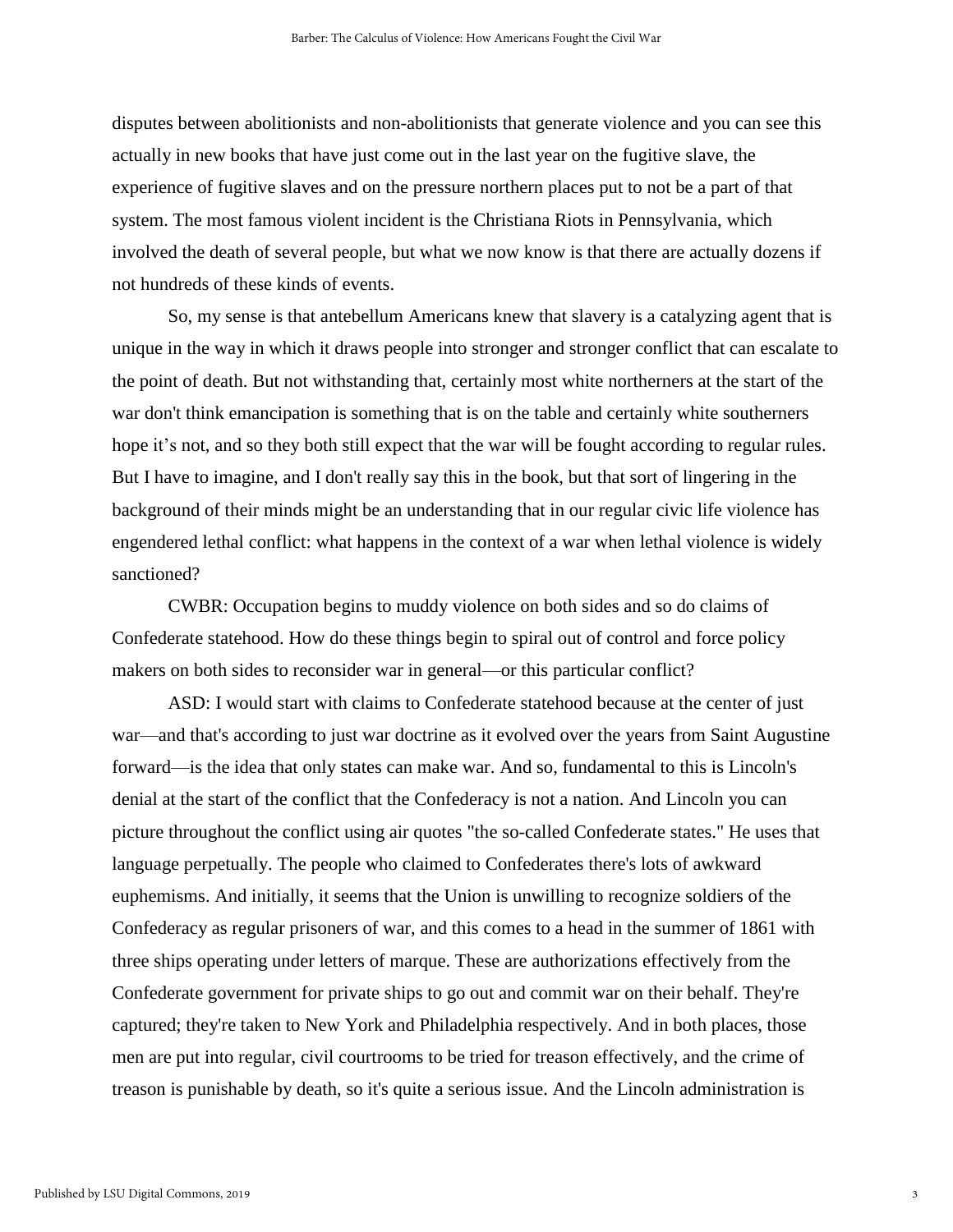initially hands-off, and in both cases the judges are asking the juries to find: are we in a state of war? And if so, is this a legitimate nation? And so how do we treat these people? As criminals? As traitors? Or are they prisoners, and so need to go to a military prison. Lincoln allows this to begin to work its way through the courts. Jefferson Davis responds by saying I've taken an equivalent number of men as you have captured and I've put them at hard labor. These are high ranking officer in Richmond and if these men in the Philadelphia and New York courts are found guilty and sentenced to death I will execute these men. And Lincoln effectively blinks at this point. And this is the moment when Lincoln effectively recognizes the Confederacy as a legitimate nation, and one in which he is engaged in a regular war with them. He will never countenance that publicly. They adopt a variety of legal fictions to cover that. It is important though because what it means is that from this point on, the Union takes prisoners. Those injured men on the battlefield are captured and returned to duty.

And so, soldiers don't have anything to worry about, but as you note, occupation which begins actively in 1862 starts to muddy waters once again. And the famous case that I talk about in the book is in New Orleans when that city is captured and the Union naval officer who comes ashore runs the US flag up the Mint and says "Don't take this down. This is the signal to our ships that we're in control of the city." And, of course, as soon as he's out of sight, a man named John Mumford pulls the flag down. And he will eventually be executed, Butler executes Mumford. And the Confederates are outraged by this because it's the killing of a civilian by a military authority. And it's kind of remarkable how high this goes, all the way to Lincoln and Davis; McClellan and Lee are writing back and forth about this one guy who's killed in the process of the Union occupying the city. And at one-point Lee, I think rather too coyly, suggests that the Union did not have actual control of the city, so that flag shouldn't have been honored. And what he seems to be asking for is that the Union in fact turn its guns on the city and pacify it forcibly, which would have been a terribly bloody event. The Union ships are floating high above the levees and have a clean line of fire into the city itself. And the Union doesn't want to do this, Lincoln is always restrained from violence because he knows he wants to try to rekindle love of the Union. But in each of these places that get occupied, these problems get sorted out by new commanders in new space, sometimes paying attention to precedent, and sometimes not. And there are not that many civilians killed outright. I would argue that the Union actually manages occupation in a reasonably non-violent way, but the longer the Union occupies places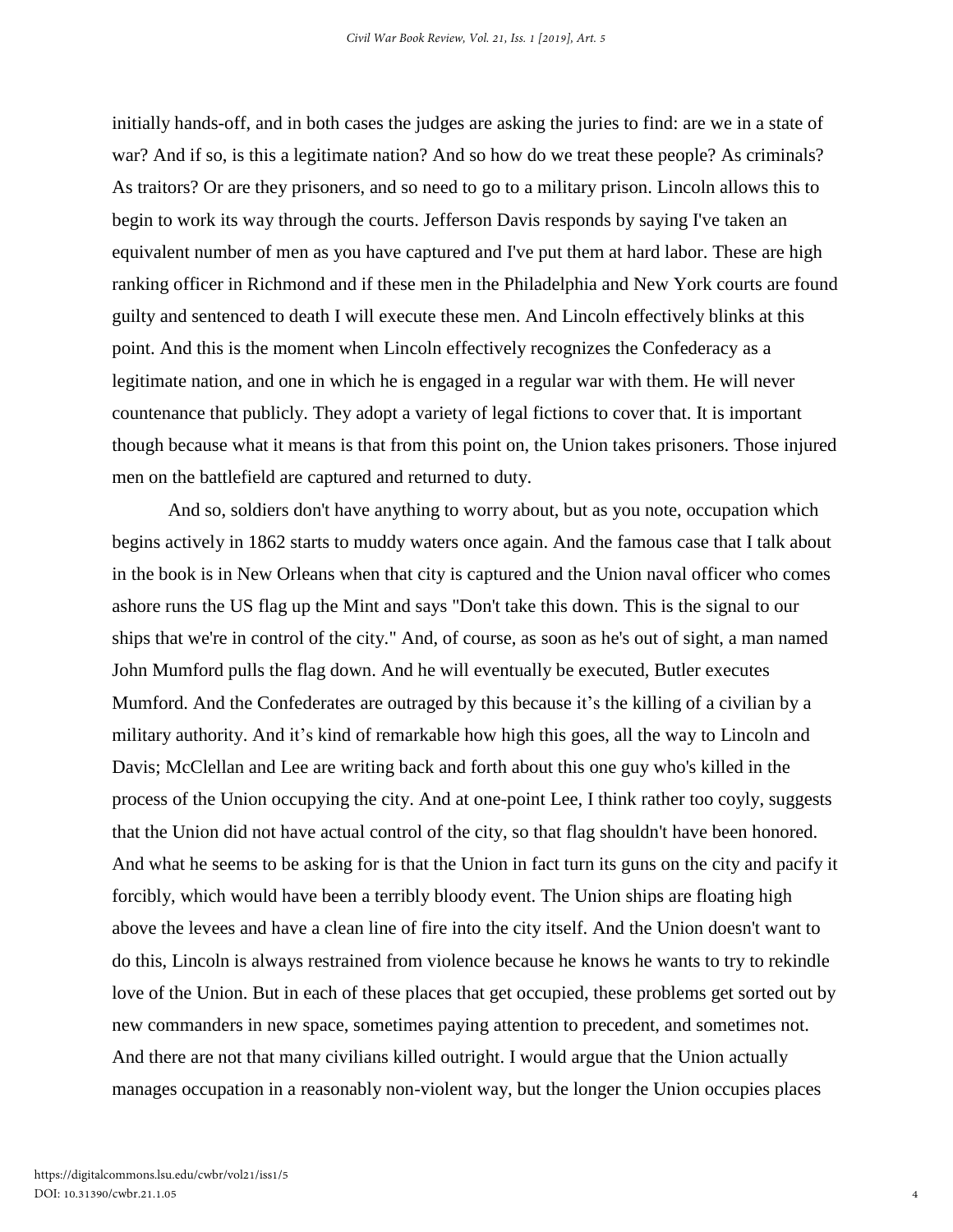the more it foments guerilla resistance and the Union doesn't in fact recognize guerillas as soldiers, so the death toll, you could say indirectly from occupation, as a result of cultivating guerillas is quite high.

CWBR: And so that gets to this question of you'd mentioned that you are arguing that the Union shows amazing restraint against non-combatants, but it also wages, in terms of property, an extremely war. How do those things work together? How do you at one moment wage an extremely destructive war, but manage to limit civilian causalities? How does that restraint function?

ASD: So, the restraint is about the direction of lethal violent. So, unlike say WWII with the Blitz of London or America's firebombing of Dresden, or the firebombing of Tokyo, where we are deliberately, knowingly civilians with lethal power, nothing like that happens in the Civil War. And so, this is part of what enables Lincoln and the Union military planners to claim we're conducting a lawful and just war against the Confederacy, and doing so by trying to respect the protection that's typically offered to non-combatants. A war of logistical devastation, which is what the Union wages, and Mark Grimsley has chronicled this very well in his book *Hard War* (*The Hard Hand of War)*, that strategy of logistical devastation has profound impact on civilians because what they're trying to do is destroy the resource base from which the Confederates can fight. Well, Confederate soldiers and Confederate civilians live off the same resources, so there's only one pool of food available. And so, the more logistical pressure the Union puts on the Confederacy, and this is a strategy, of course most fully articulated by people like Sherman and Sheridan in the Shenandoah Valley. And its later in 1864 that produces a huge amount of hardship on Confederate civilians because food supplies are diminished, the ability to process foods—so mills are destroyed. The railroad infrastructure is destroyed and so food that is maybe available doesn't get shipped to the right place. And all of that means a great deal of hardship and suffering by Confederate civilians.

My reading of the evidence is that it rarely gets to the point of actual starvation. The war is only four years long, it's a rich agricultural region, and so most people are reasonably selfsufficient. But there's no question that people suffer, that there's a great deal of malnutrition that no doubt led people to die prematurely from diseases. Although the death toll—we don't yet know, I think, what the impact of disease on civilian death toll is yet. Jim Downs has done a little bit of work on this looking particularly at African Americans, and David Hacker at Minnesota is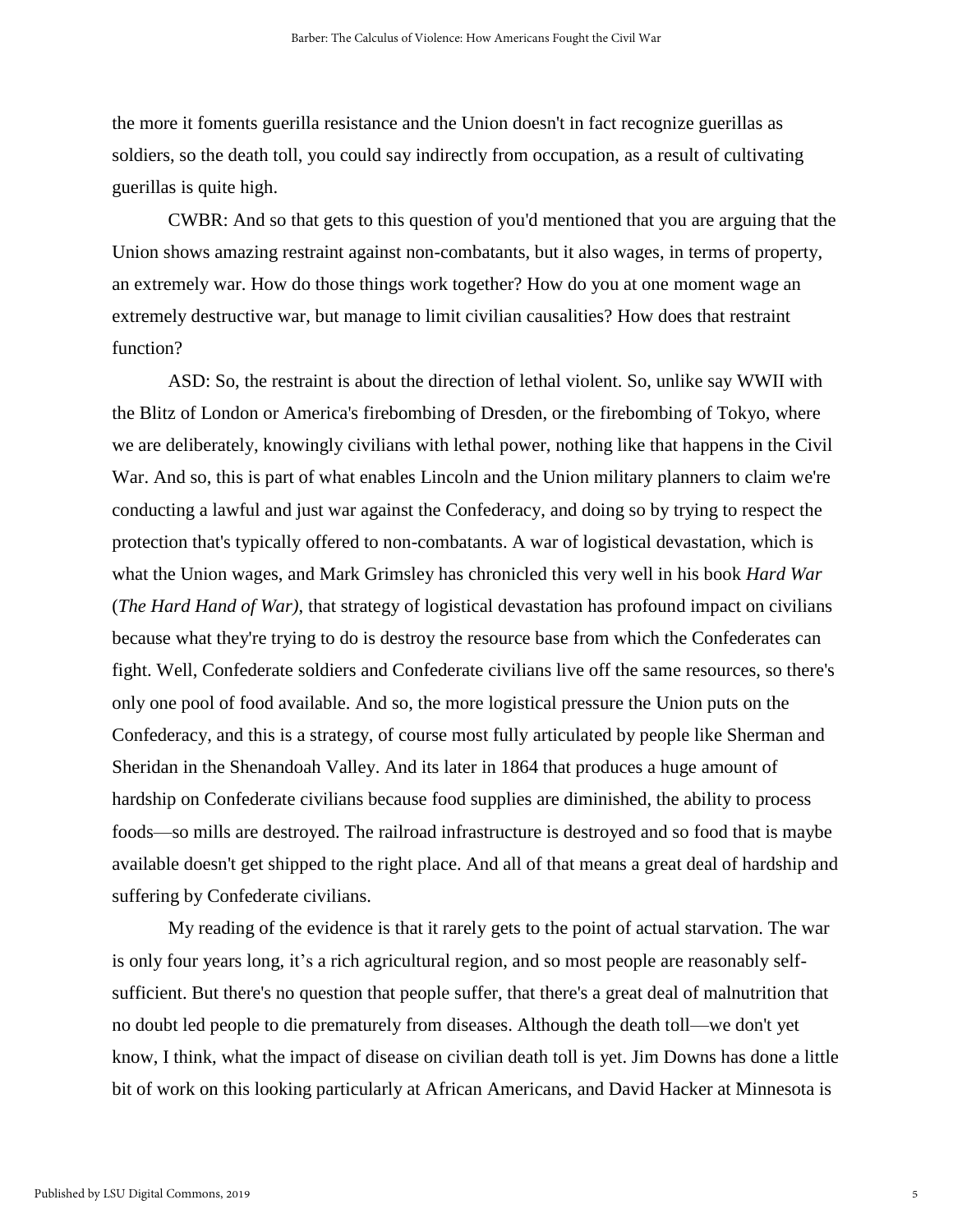working on a study. David is the one who sort of revised the overall number to 750,000 and he might be able to generate a number—a kind of imputed demographic calculation that suggests here's where the death toll from disease should have been among the civilian population but what we can actually see is that it was actually X higher, and no doubt some of that is produced by people in a very bad case, and in a bad way from malnutrition as a result of this logistical devastation. So that was legitimate war, as logistical devastation, and so the Union says we can do this, but we can't do the other thing, which is lethal violence. For some people that may have been a distinction without a difference.

CWBR: By the middle of the war, late 1862-1863 you note in the book that the Union begins to revise how it thinks of military justice and begins to use judge advocates and embraced Francis Lieber's popular articulation of just war theory. What are Confederates thinking? What's prevented them—what's the reaction to Lieber's Code? Why did they not see the need to make as many revisions to that policy?

ASD: So Lieber's Code is a famous moment. It's April of 1863 when it's released as General Orders No.100 in the Union army governing conduct. The Confederacy generally reads in that all of the awful the things that they think that the Union is already doing. So, for instance the passage about guerillas, which says that if you are not operating in uniform under regular command at the place of battle then you are effectively a highway man, which means you are subject to immediate execution if you're captured. And they see the ways in which Lieber authorizes a very destructive and vigorous war. This is one of the tenants of just war. D.H. Dilbeck's book *A More Just War* very effectively lays out the ways in which the Lieber Code has tension within it. It's designed to protect people but it's also designed to facilitate a hard war because the harder the war, the shorter it is and the shorter it is in the long run the fewer casualties and the fewer unnecessary deaths. And so that goal of hardest, shortest war in some respects is at odds with this goal high walls protecting non-combatants absolutely from any kind of harm.

So, the Confederacy mostly criticizes the Lieber even though I would argue they mostly follow the same kind of rules. I mean as you point out the Lieber Code is built on the existing just war doctrine, it's a much user friendlier version of that than what Grotius had written, which is not useful, or what Halleck had written in 1861. So, they see in it only unrestrained violence, and license to do awful things. They don't establish a similar one, I think, for the same reason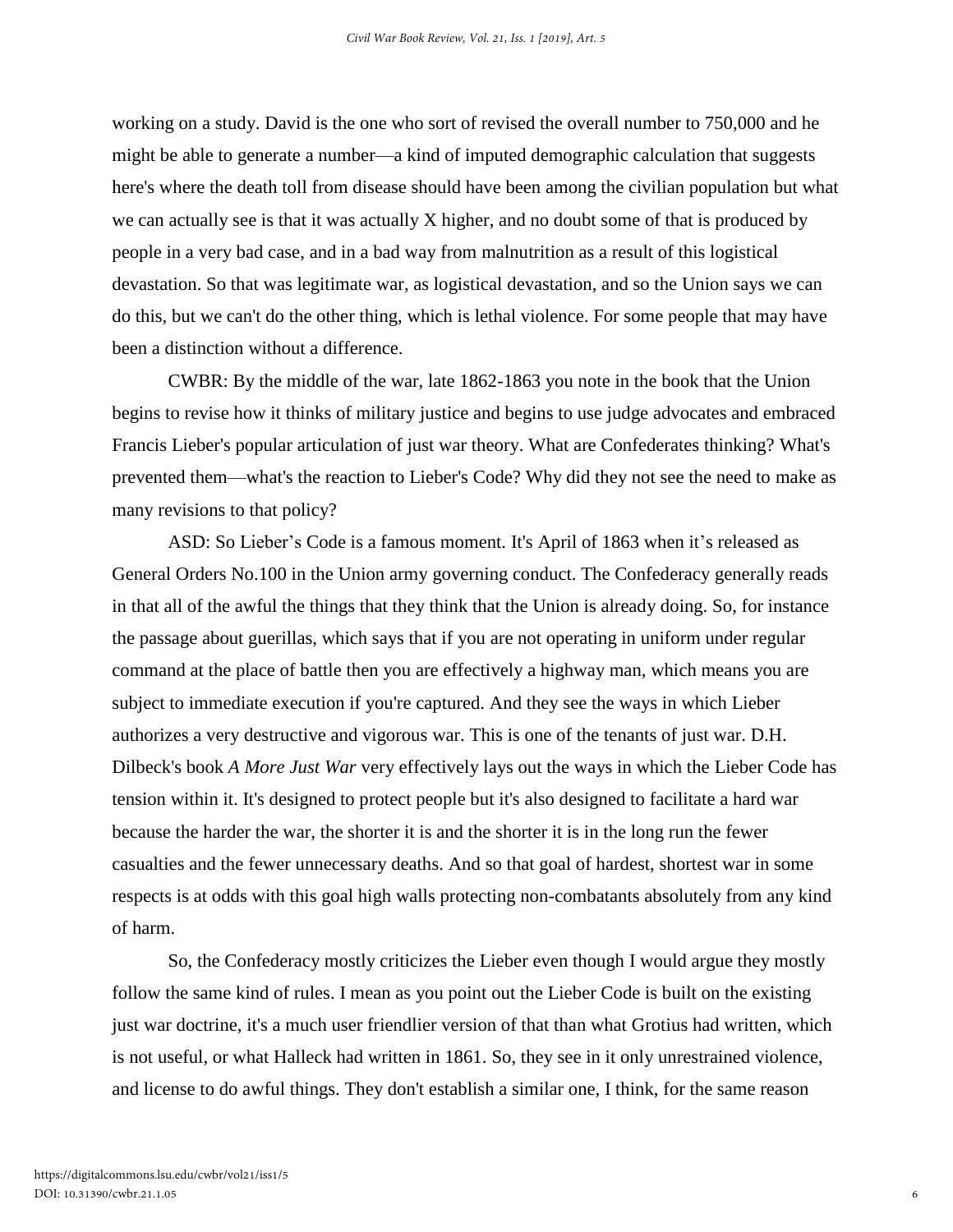they don't establish a supreme court: they're undermanned. They're cavalier answer, pun intended I suppose, would have been that we're gentlemen so we already obey the laws of war, we don't need rules to tell us this. But in fact, what we know is that the Confederacy had court martials and they had system of discipline for their soldiers that operated very similarly to what the Union did. Most of those records were destroyed in the fires when Richmond was abandoned in 1865, but we know there are tens of thousands of prosecutions for all sorts of crimes that soldiers commit, so they're holding them to a similar standard.

CWBR: So that brings us to another interesting part, when you're looking at violence, you also look at spheres of public opinion. Would say that the Confederacy, by denouncing Lieber's Code was also a strategic reading of the code in the sense that if they acknowledge it then that means guerilla warfare. It was more beneficial to the Confederacy's larger war effort to disavow this code rather than embrace it in any kind of manner? And how did that play in terms of other major public opinion issue? That is, both sides being able to weaponize public opinion to accept greater levels of violence?

ASD: The Confederacy, I would say, in general that guerillas aren't a problem for them, a kind of moral problem. Jefferson Davis comes very close to sanctioning guerilla in some private letters and certainly in his public speeches he uses the violence committed against guerillas, the execution of them principally, and he talks about it as though it is being conducted against regular soldiers which he knows is untrue. So, there's certainly a kind of rhetorical escalation that Davis begins in 1861, when he's talking about murder and rape and burning of homes at a point when Union soldiers are sprinkling rosewater on their enemies. Harder war will certainly come, but Davis is always I think guilty of the kind of grossest exaggerations. And on guerillas, its simply best to avoid it. Lee was quite clear about guerillas being counterproductive to the Confederate war effort, and did his best to curtail the use of those men.

But you're right that public opinion here in some respects helps feed a more, a bloodier war, and this is the argument Charlie Royster made in *The Destructive War*. That the public lived a vicarious existence in reading about violence and so propels, encourages its armies to greater and greater bloodshed. And I think that's certainly true. The most fascinating example that I use in the book, from my perspective the most fascinating one, is about abolitionists, who of course come to the war as the leading moral reformers of the age, most of them dedicated pacifists. But seeing the possible to finally end slavery, but to do so only with the power of military violence,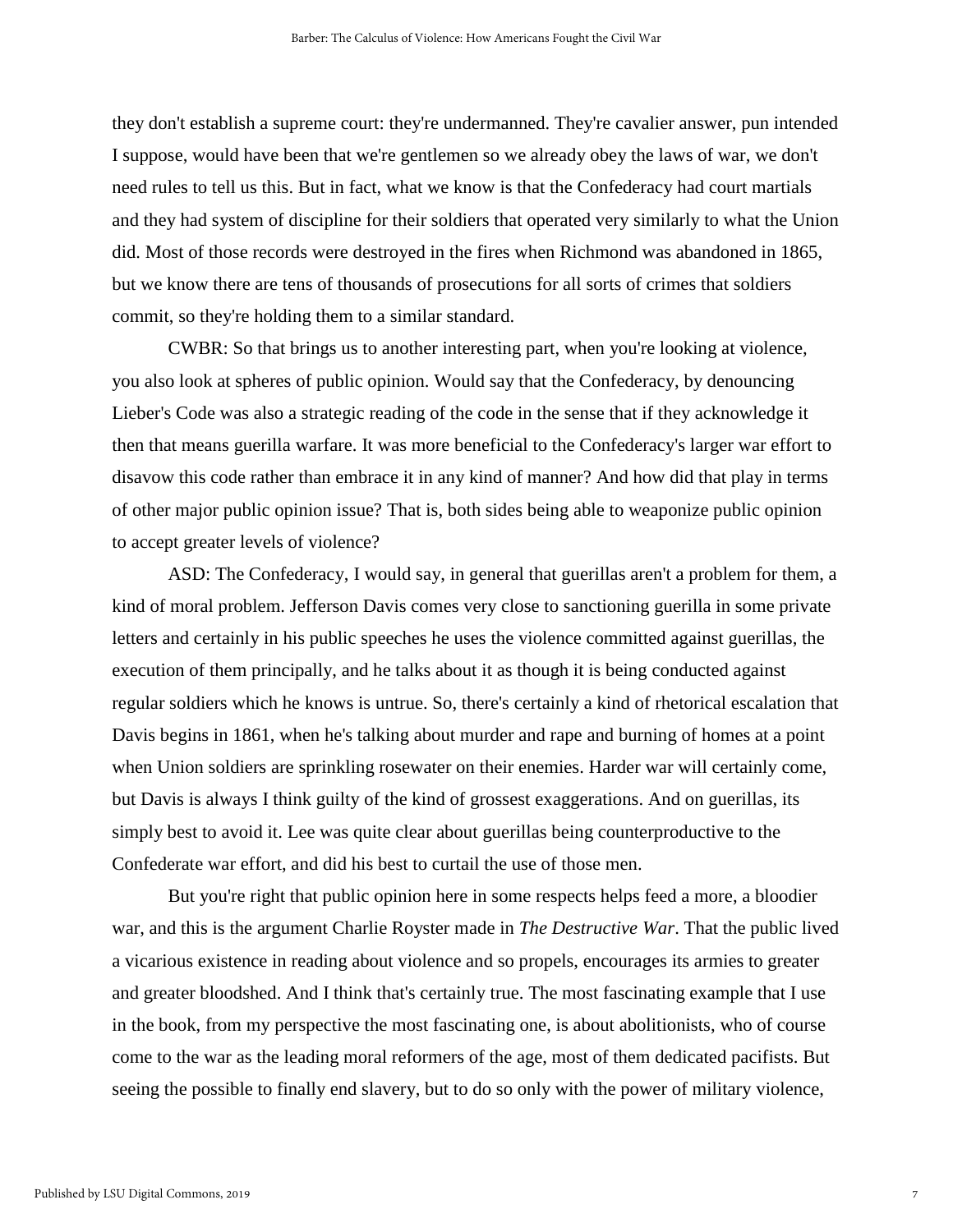they reconcile themselves to that. Garrison is ambivalent initially, and there are some that remain ambivalent or opposed throughout. But the vast majority of abolitions, not only grow accustomed to military violence but in fact become some of the most vigorous advocates for a hard war against the South because they see the opportunity here to finally accomplish the social change that they had wanted to for so long and that they were not accomplishing through regular legislative means. That being said, there are still—what's important about the Civil War is that these are both functioning democracies, obviously not democracies as we might like to be todayit's got universal white manhood suffrage and it goes no farther. But in both places because of that open democratic framework there are dissenting voices. In the North, there are Democrats that are persistently trying to check the actions of hard war; they are trying to limit what the Lincoln administration can do in terms of logistical devastation. These are Democrats that both don't like Lincoln and that also tend to be friends with both white southerners and not opposed to slavery in any serious way. So, it's a very cynical manipulation, these are not people concerned about the laws of war in the Mexican conflict for instance, but all of a sudden, they've become quite attentive to it.

I would also say on the Confederate side there are also critics. There are certainly people at Fort Pillow where the massacre of black soldiers occurs that speak out against that. One other example I give, that is a reasonably well known one from a famous—a letter from a soldier, a private who is a guard at the Andersonville prison and he writes directly to Jefferson Davis, and Davis actually sees the letter. And the private says, "I know you to be a good Christian man, and if you were here, you would not sanction what is going on." He says "that soldiers here think that shooting a Union prisoner who gets too close to the dead line will make them into a big man. And this is not how we should be fighting, we are better than this," effectively he says. And he wants Davis to intervene. So that letter Davis forwards to the War Department and nothing happens, but it suggests to me that there is in both places a kind of dissenting tradition in the popular discourse that helps check, to some extent, that vicarious, bloody kind of passion.

CWBR: What factors limited the effectiveness of military codes of conduct and what sections of American society felt brunt of those limitations most severely?

ASD: So black soldiers, most importantly, because the Confederates don't regard them as legitimate soldiers—depending on the attitude of a particular officer at a moment when they are encountering black soldiers, the treatment of those people can go in any different direction. And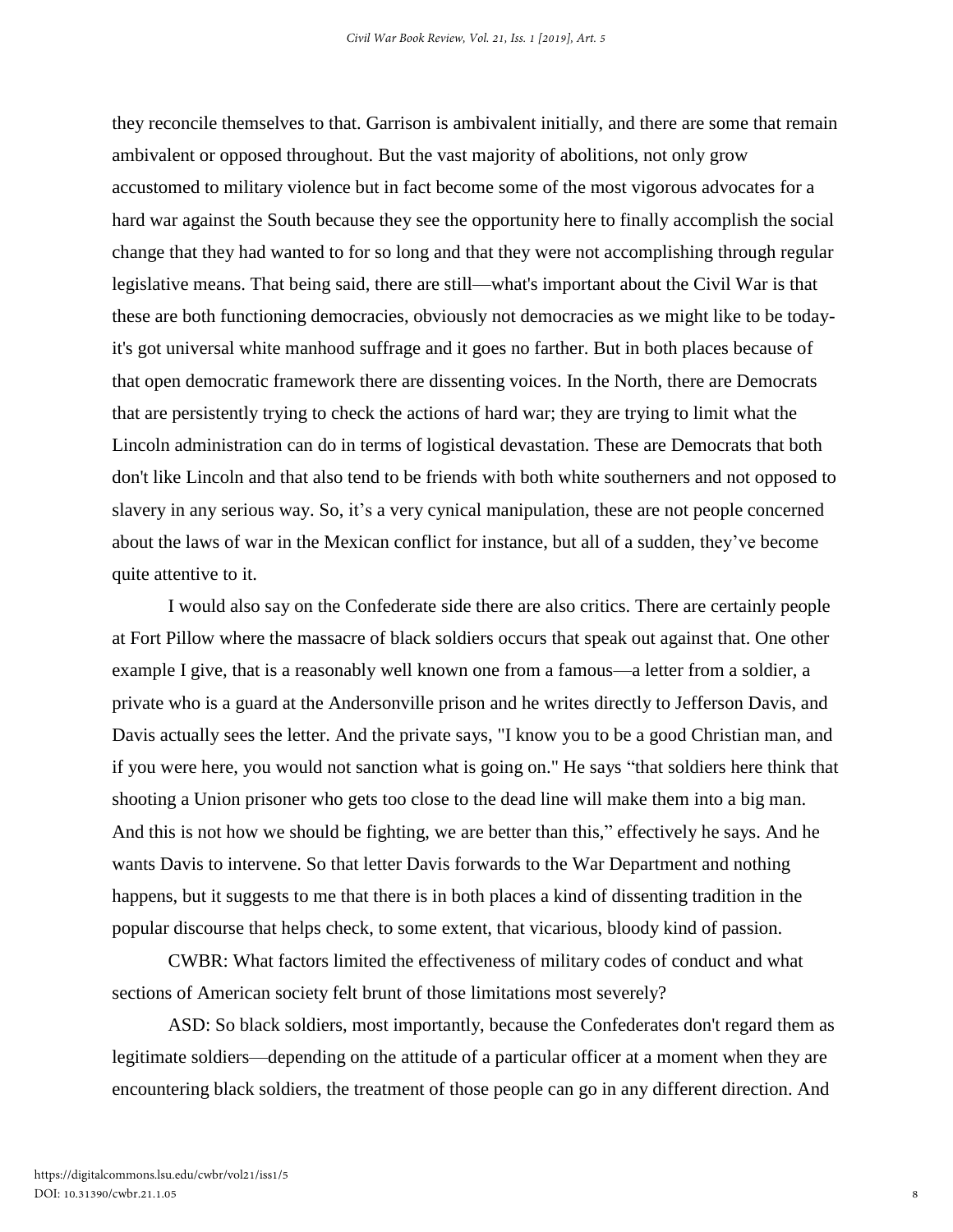often quite bad directions. I mean there are a handful of scrupulous Confederate officers that seems to investigate when their own soldiers committed atrocities. It's also true that women in the confederacy both white, and especially black, are subject to sexual violence by Union soldiers. I suspect by also Confederate soldiers. We have almost no research into this side of the story at all, but I have no doubt that occurred. Rape was not used as an instrument of war the way it has been in some recent contemporary conflicts, but it is also quite clear that women are the subjects of sexual violence and sexual assault by Union soldiers. The Union's code of justice, the Lieber Code, enables prosecution of those men, but of course that comes too late for the women who are victims of that. The vigor with which those prosecutions, and they are quite vigorous, should have sent a signal, but to soldiers not to commit those kinds of crimes, but those crimes happened none the less. And they happened particularly in the blurry zones of occupation where local police power had died down, or was non-existent and you had soldiers irregularly entering people's homes and doing so under the cover of martial law. So, occupation created the opportunity for that and then in an army of two million men, as the Union eventually fields, you undoubtedly had criminals who are eager to commitment this, and the war provides that. So, in those cases the laws of war certainly don't help the victims.

CWBR: Finally, what's the lesson for twenty first-century readers considering a nineteenth-century conflict, and especially in this case the American Civil War?

ASD: So, my thesis is I'm sure frustratingly ambivalent for some readers. That is, it was a violent war but it could have been much worse, and there were atrocities but there was also attention to the laws of war. And I'm not trying to be coy or to be wishy-washy. The war was both restrained and bloody and violent at the same time. So, the lesson to me is a reasonably obvious one which is there's no good war. I think the dynamic around our discussion around WWII and the kind of enshrinement of generation of WWII veterans into a kind of popular mythology, has had the unfortunate effect of leading people to think that there is such a thing as a uniformly good or just war. Even wars that are fought with noble ends, or noble causes, in this case preserving the Union which I think was a noble cause and one of the consequences was the end of slavery, which is undeniably a moral good—even in that context, those wars can be fought and have within them instances of gross unjustness, of gross injustice against a variety of people. And so, what we need to do is think very carefully at every given moment in a conflict about the decisions our soldiers are making, that our enemy is making. Each war in effect